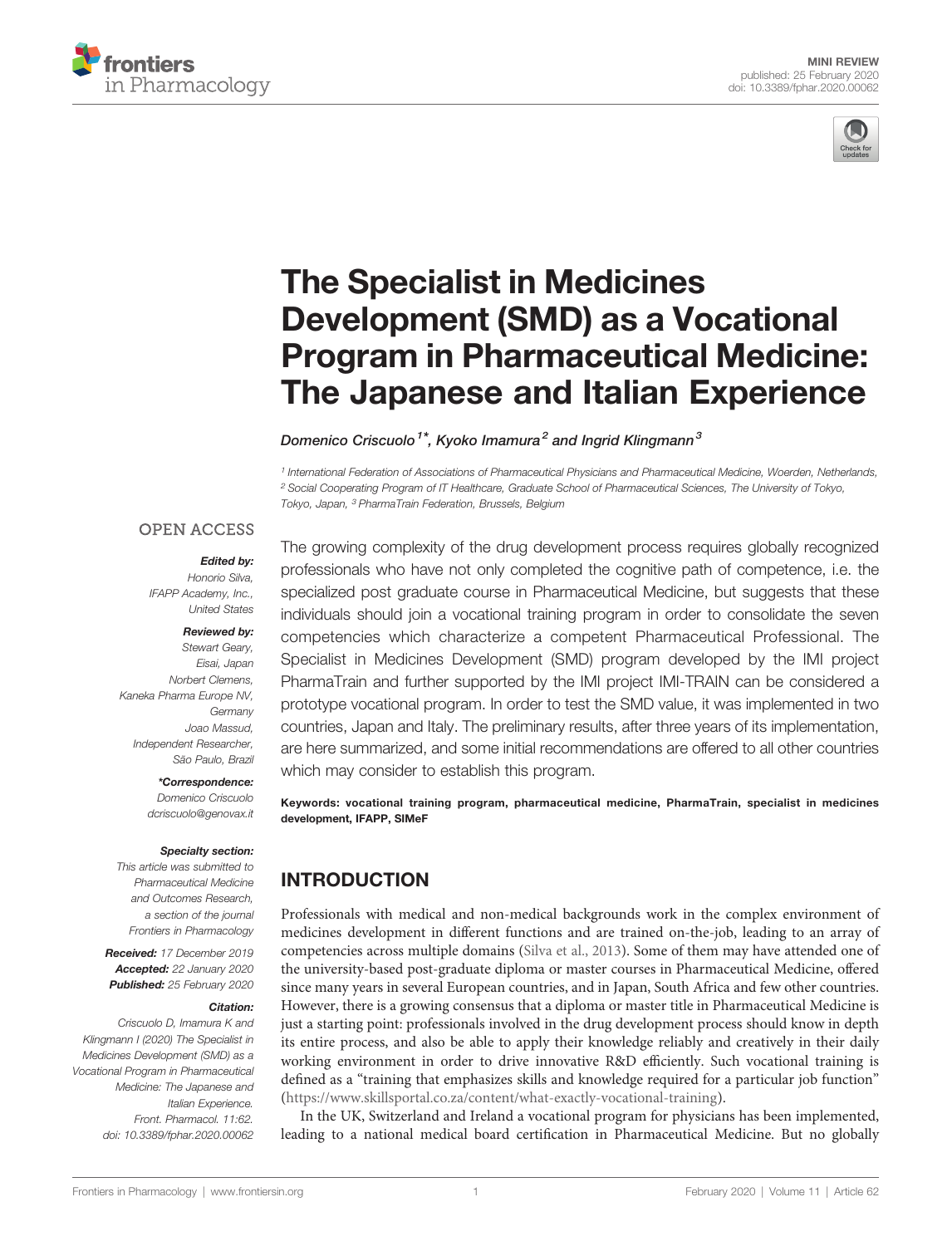recognized educational path nor structured qualification process is available for physicians in other countries, and for not medically qualified professionals working in medicines development [\(Imamura et al., 2019](#page-3-0)). Indeed, it was recently published ([Redfearn, 2018\)](#page-3-0) that "certified principal investigators (CPIs) and clinical research coordinators (CRCs) do better work compared with their peers who hold no certification": however this certification should be extended to all professionals involved in the drug development process, and should be harmonized.

One of the first projects established by the European Public-Private Partnership Innovative Medicines Initiative ([www.imi.europa.eu](#page-3-0)) was the "PharmaTrain" project (2009–2014, Grant Agreement number 115013) [\(PharmaTrain, 2019\)](#page-3-0). Its first objective was the syllabus harmonization and the quality improvement of postgraduate education in Pharmaceutical Medicine/Medicines Development Sciences, resulting in a PharmaTrain recognition system for diploma and master courses. The second objective was the development of a competency-based, workplace-centered education and training certification program in MedicinesDevelopment, comprising a knowledge base covering the PharmaTrain Syllabus for Medicines Development Science, delivered and assessed through modular curricula, and the acquisition and demonstration of competencies for medicines development across seven domains of the competency curriculum ([Silva et al., 2013\)](#page-3-0). Participants in this mentored, vocational program should acquire knowledge and competencies within a framework of assessment, appraisal and annual review of progress and achievements. On completion, participants will receive the SMD Certificate from the global PharmaTrain Certification Board (gPCB).

A pilot implementation of the SMD concept was funded by IMI from 2014 to 2016 as part of the IMI-EMTRAIN ENSO project "IMI-TRAIN" (Grant Agreement number 115015) [\(IMI-](#page-3-0)[TRAIN, 2019\)](#page-3-0). This project integrated the results and organizations of all training-related IMI projects with the aim to create an IMI Education and Training Infrastructure with a common IT portal to a joint platform for Continuous Professional Development (CPD) tools including new online training modules, and the SMD certification program as a role model for other specialist title certification programs like in safety sciences or pharmacovigilance and epidemiology. In a dedicated Work Package, the infrastructure for the SMD program was developed in cooperation between academic teaching institutions and pharmaceutical companies to enable national implementation by a local Pharmaceutical Medicine organization. Ideal candidates for the SMD program were either professionals with a significant experience (more than 4 years of professional activity in drug development) or professionals who, after obtaining the title of master/diploma in Pharmaceutical Medicine, were in the position to start their professional career in drug development.

The country selected for the SMD pilot implementation was Italy, due to its well established post-graduate education infrastructure in Pharmaceutical Medicine, a relevant pharmaceutical industry, the interest of the Italian Association of Pharmaceutical Medicine (SIMeF) to create such career development opportunities for their members, and the availability of two master courses (Catholic University of Rome and Bicocca University in Milan) which received the recognition of PharmaTrain Centres of Excellence [\(Criscuolo, 2010](#page-3-0)).

One of PharmaTrain's consortium partners was IFAPP, the International Federation of Associations of Pharmaceutical Physicians and Pharmaceutical Medicine, and another course recognized as a PharmaTrain Centre of Excellence was the master course in Pharmaceutical Medicine at the University of Osaka. The Japanese Association of Pharmaceutical Medicine (JAPhMed) expressed interest in joining the pilot initiative with their own resources.

Experiences made with implementation of the SMD concept in Italy and Japan are here illustrated and commented.

# The SMD Pilot Program in Japan

In accordance with global PharmaTrain SOPs, a national PharmaTrain Certification Board (nPCB) was established with representatives from JAPhMed, ACRP (Association of Clinical Research Professionals Japan), and EFPIA (European Federation of Pharmaceutical Industry Association Japan), in 2016. Upon initiation of the second year (2017), professors and directors from national universities and national medical centers joined the nPCB, which currently consists of eight members. The nPCB is established and acknowledged by the gPCB to meet the requirements of the local SMD program, according to legal or regulatory requirements, geography and culture. All nPCB members are qualified directors or have a master level, or above, in a life science or medical field, are actively working in or consulting in the area of medicines development science or pharmaceutical medicine, are experienced in at least two speciality domains of the SMD curriculum over a period of not less than 10 years, and are actively undertaking Continuing Professional Development (CPD) in their own area of competence.

Under the nPCB, a SEG (SMD Executive Group) was established by the nPCB, to undertake the executive actions of the nPCB to implement, monitor and administrate the SMD program. At present, eight members of the SEG regularly meet and discuss progress of the program and any issue to be discussed at the nPCB meetings, which are held on quarterly basis. In order to align with global directions and to standardize the methods of assessment, a series of SOPs were developed. Forms to report learning activities and their assessment results were also developed for standardized reporting. Since the development of the nPCB and the SEG, the program has been promoted on the JAPhMed website, showing program entry criteria, methods for regular review and assessment of competency by the mentor in the workplace, and the final certification to be granted by the gPCB.

To introduce this new program, ten participants were invited for a free submission, six of them from the industry and the other four from academia. Four new trainees and mentors are registered in the second year as fee-paying participants. The SMD program entry criteria require participants to have completed a formal education (BSc, MSc, MD, PharmD, RN, DV, PhD, or equivalent) in a discipline in life science or healthcare e.g. medical doctors, pharmacists, biologists, chemists, biometricians, certified nurses, as well as to hold a job related to research, development or medical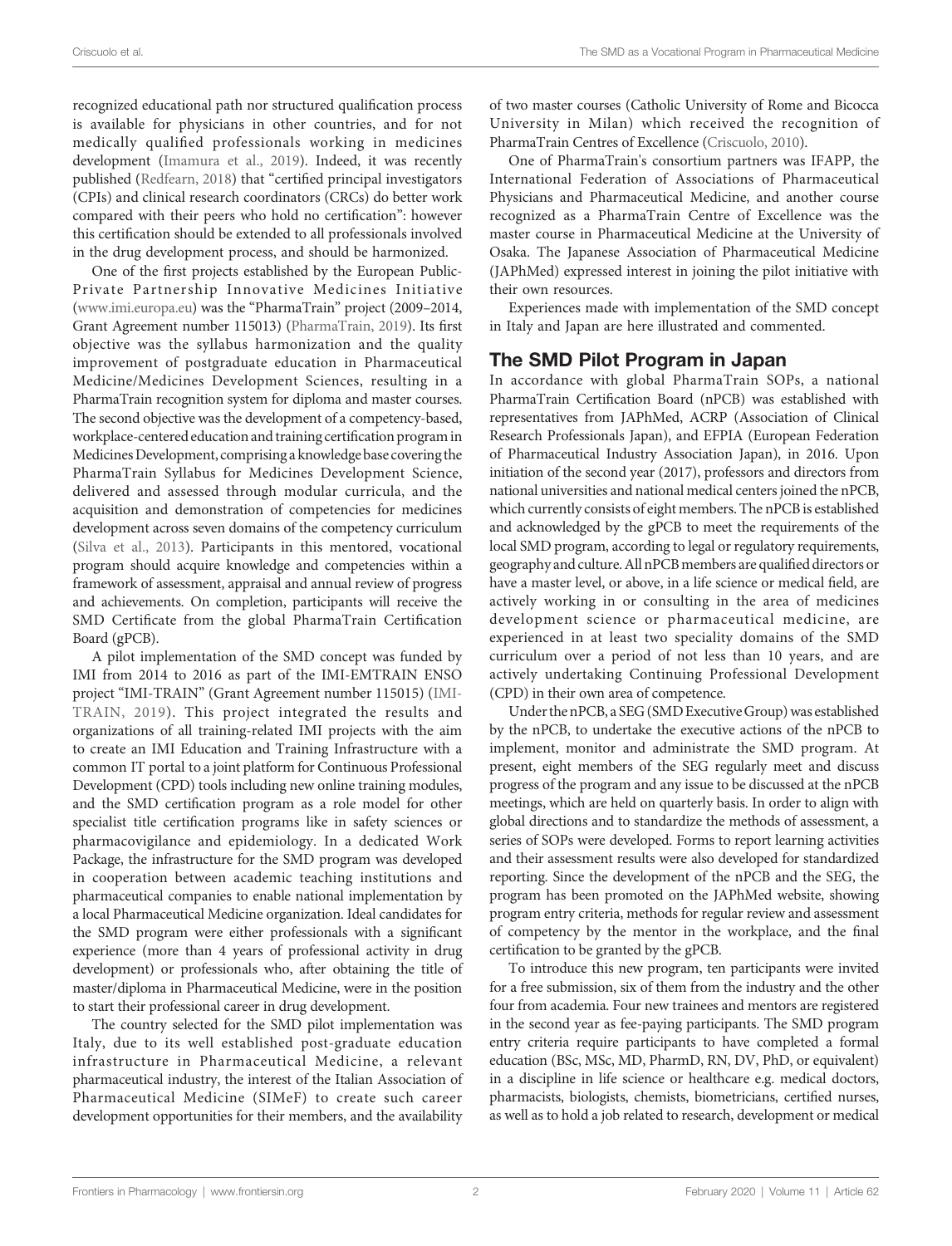marketing of medicinal products. At present, one trainee was assessed as competent by her mentor and her records were examined by the SEG with a third party review by experts. Having reviewed her assessment records, the nPCB recommended to the gPCB to assign the SMD title. After review by gPCB, this trainee was certified as the first SMD since the development of this international program.

The program asks trainees to complete theoretical training (specialty knowledge base) in medicines development in an accredited course covering the entire PharmaTrain Syllabus ([The](#page-3-0) [PharmaTrain Federation\)](#page-3-0), with assessments and certified outcome, as well as the evidence over 4-year period of gaining practical training and competencies in medicines development. This has been the main difficulty for the SMD program in Japan, because there was no systematic education in medicines development until 2013 when the first PharmaTrain educational course was developed in collaboration with the Osaka University. Although there are many relevant courses and lectures in this area, most of them lack assessments and do not fully cover the PharmaTrain Syllabus. Therefore, after the baseline assessment of competency, the trainee and the mentor had to develop a plan to fill the gap in education. The second difficulty that most trainees have experienced are the career changes of mentors and/or themselves. Once it happens, trainees must find alternative mentors who can succeed to supervise their program, but it is not always easy to identify dedicated mentors in their workplaces. Although the Japanese job market is less fluid as compared to other countries, increasing numbers of corporate mergers and acquisitions, as well as organizational changes are the constant risk for the SMD program.

# The SMD Pilot Program in Italy

In Italy, Regulatory Authorities have addressed, at least in part, the need for structured post-graduate education in Pharmaceutical Medicine for professionals working in this environment. In fact, according to an Italian law dated 2008 [\(Italian Ministry of Health,](#page-3-0) [2008](#page-3-0)), all professionals working in a CRO must follow a dedicated training program, which can be considered as completed by the achievement of a University master title in Pharmaceutical Medicine. This law was instrumental for the implementation of several master courses in Pharmaceutical Medicine in several Universities all over the country [\(Criscuolo, 2017\)](#page-3-0). Currently, the number of professionals in Pharmaceutical Medicine with a master title is approaching 1500. These professionals are the ideal candidates for the SMD program: in fact, the gPCB decided that Italian professionals holding a master title, which means that they achieved a significant background knowledge in drug research and development over a period of 1.5 years and performed a work-place based stage of at least 6 months, need only to be followed up in a mentored fashion during 2 years of their initial professional activity to achieve the SMD title.

The initial process of the SMD program in Italy was very similar to the steps established by our Japanese colleagues: the main difference is in the nPCB composition. In fact, in order to get more visibility and an independent body, SIMeF opened this Board to several organizations with whom there is a long lasting collaboration. SIMeF identified, among its executives, four senior members for the nPCB, who had the task to support all planned activities. But the nPCB was also composed by the following additional members: one delegate from AIFA (the Italian Drug Agency), one delegate from each of the two Universities where there is a master in Pharmaceutical Medicine which got the PharmaTrain recognition of Centre of Excellence (Rome Catholic University and Milano Bicocca University), one representative of SIF (the Italian Association of Pharmacologists), one representative of FADOI (the Italian Association of Internal Medicine) and one representative of a patients association. In total, the Italian nPCB is therefore composed of ten members, and the majority of this Board is made of independent professionals.

The first meeting of the nPCB was held in the premises of AIFA, the Italian Drug Agency, in order to give more value to the event, and to underline the independent role of this body: further meetings were and are held every six months, and are mainly arranged via teleconference. Great efforts were put in place to disseminate the information about the SMD program, and to attract registrations: a very low fee was also enforced (first year free, second and further years at 500 euro), having in mind that most applicants were supposed to pay this fee by themselves. All relevant information about the SMD opportunity was posted on the SIMeF website on a dedicated page; in addition, at every SIMeF seminar, an SMD leaflet was distributed to all participants; finally, in every issue of the SIMeF bimonthly newsletter, an advertisement about the SMD opportunity is published.

Notwithstanding these significant efforts, and also considering the large number of potential applicants holding a master title, two years after the implementation of the SMD program in Italy, we have only four professionals who registered. Three of them are from the same pharmaceutical company, working in the Medical Affairs dept, and their registrations were strongly stimulated by their Medical Director, who greatly appreciated the program's aims and contents. The fourth applicant is a professional holding the master title, who joined the program in order to get a more pragmatic training in Pharmaceutical Medicine.

# **DISCUSSION**

The preparation of the SMD concept started in PharmaTrain in 2013 but was only completed in the IMITRAIN project in 2016, therefore the two pilot experiences of the SMD implementation, in Italy and in Japan, started only 3 years ago. Therefore, it may be too early to draw some conclusions. However, some initial comments may be appropriate, having also in mind that additional National Associations of Pharmaceutical Medicine may be interested to support this program in their countries.

Indeed, the basic idea of the vocational SMD program is very appealing: professionals educated theoretically in Pharmaceutical Medicine may gain great competence from the SMD program, because they receive the unique opportunity, while on their job, to gain experience in practice about the full process of drug development, to become familiar with the consequences of decisions made during this path and to have to interact with professionals of several areas, in order to complete their